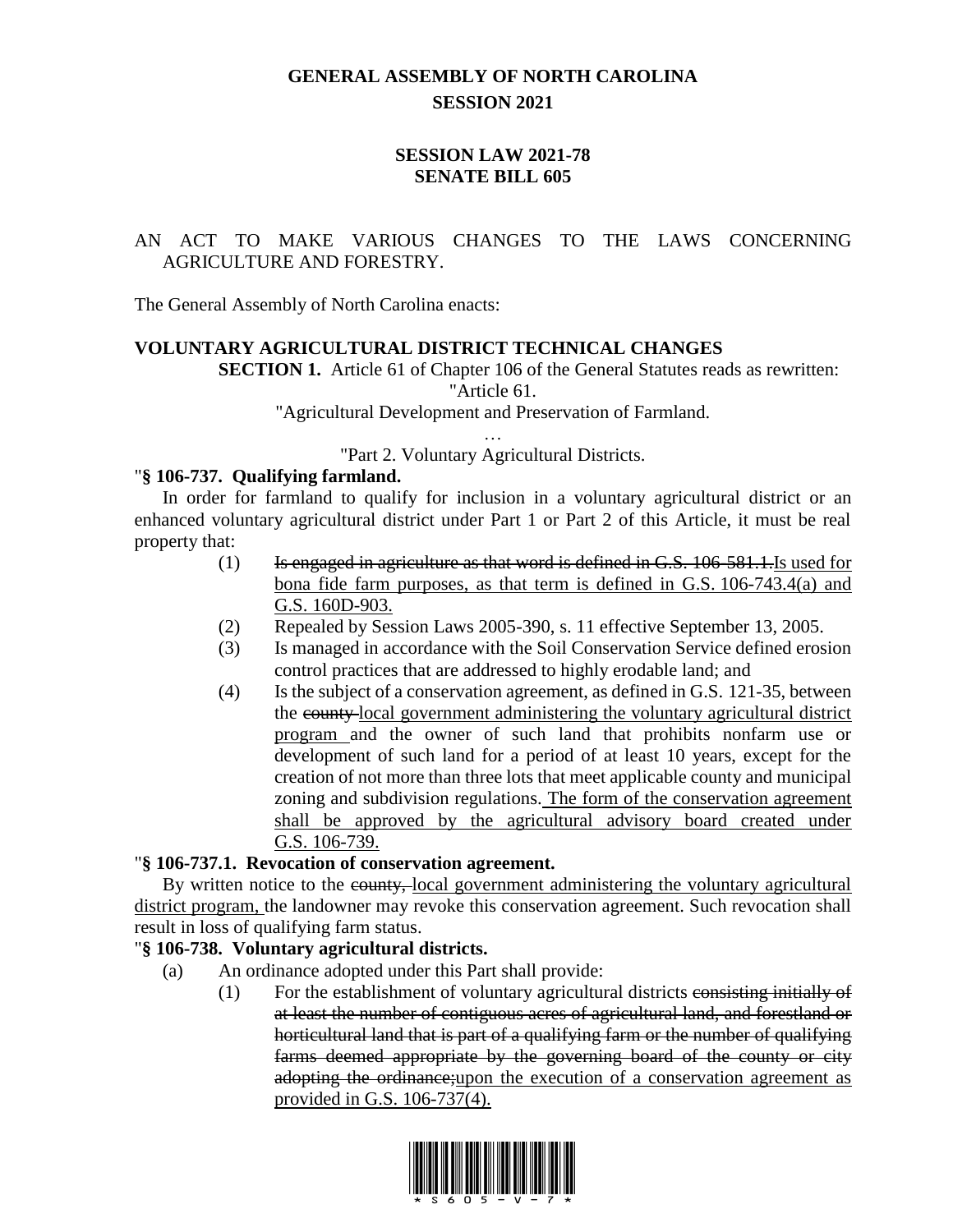- (2) For the formation of such districts upon the execution by the owners of the requisite acreage of an agreement to sustain agriculture in the district;
- (3) That the form of this agreement must be reviewed and approved by an agricultural advisory board established under G.S. 106-739 or some other county board or official;
- (4) That each such district have a representative on the agricultural advisory board established under G.S. 106-739.
- (5) The minimum size, including acreage; number of tracts; and appropriate proximity of multiple tracts of agricultural land, forestland, or horticultural land that may comprise a voluntary agricultural district.

(b) The purpose of such agricultural districts shall be to increase identity and pride in the agricultural community and its way of life and to increase protection from nuisance suits decrease the likelihood of legal disputes, such as nuisance actions between farm owners and their neighbors, and other negative impacts on properly managed farms. The county or city that adopted an ordinance under this Part may take such action as it deems appropriate to encourage the formation of such districts and to further their purposes and objectives.

A county ordinance adopted pursuant to this Part is effective within the unincorporated areas of the county. A city ordinance adopted pursuant to this Part is effective within the corporate limits of the city. A city may amend its ordinances in accordance with G.S. 160A-383.2 with regard to agricultural districts within its planning jurisdiction.

## "**§ 106-739. Agricultural advisory board.**

(a) An ordinance adopted under this Part or Part 3 of this Article shall provide for the establishment of an agricultural advisory board, organized and appointed as the county or city that adopted the ordinance shall deem appropriate. by the board of county commissioners or the city council adopting the ordinance. The county or city that adopted the ordinance may confer upon this advisory board authority to:

- (1) Review and make recommendations or decisions concerning the establishment and modification of agricultural districts; districts. The board of county commissioners or the city council may make decisions regarding the establishment and modification of voluntary agricultural districts or may delegate that authority to the agricultural advisory board. If the authority is delegated to the agricultural advisory board, the agricultural advisory board's decisions shall be appealable to the board of county commissioners or city council by an owner of land that has been denied enrollment in a voluntary agricultural district or has been removed from a voluntary agricultural district by the agricultural advisory board.
- (1a) Execute agreements with landowners necessary for enrollment of land in a voluntary agricultural district.
- (2) Review and make recommendations concerning any ordinance or amendment adopted or proposed for adoption under this Part or Part 3 of this Article; Article.
- (3) Hold public hearings on public projects likely to have an impact on agricultural operations, particularly if such projects involve condemnation of all or part of any qualifying farm;farm.
- (4) Advise the governing board of the county or city that adopted the ordinance on projects, programs, or issues affecting the agricultural economy or way of life within the county;county.
- (5) Perform other related tasks or duties assigned by the governing board of the county or city that adopted the ordinance.

(b) The members of the agricultural advisory board shall be chosen to provide the broadest possible representation of the geographical regions of the local government and to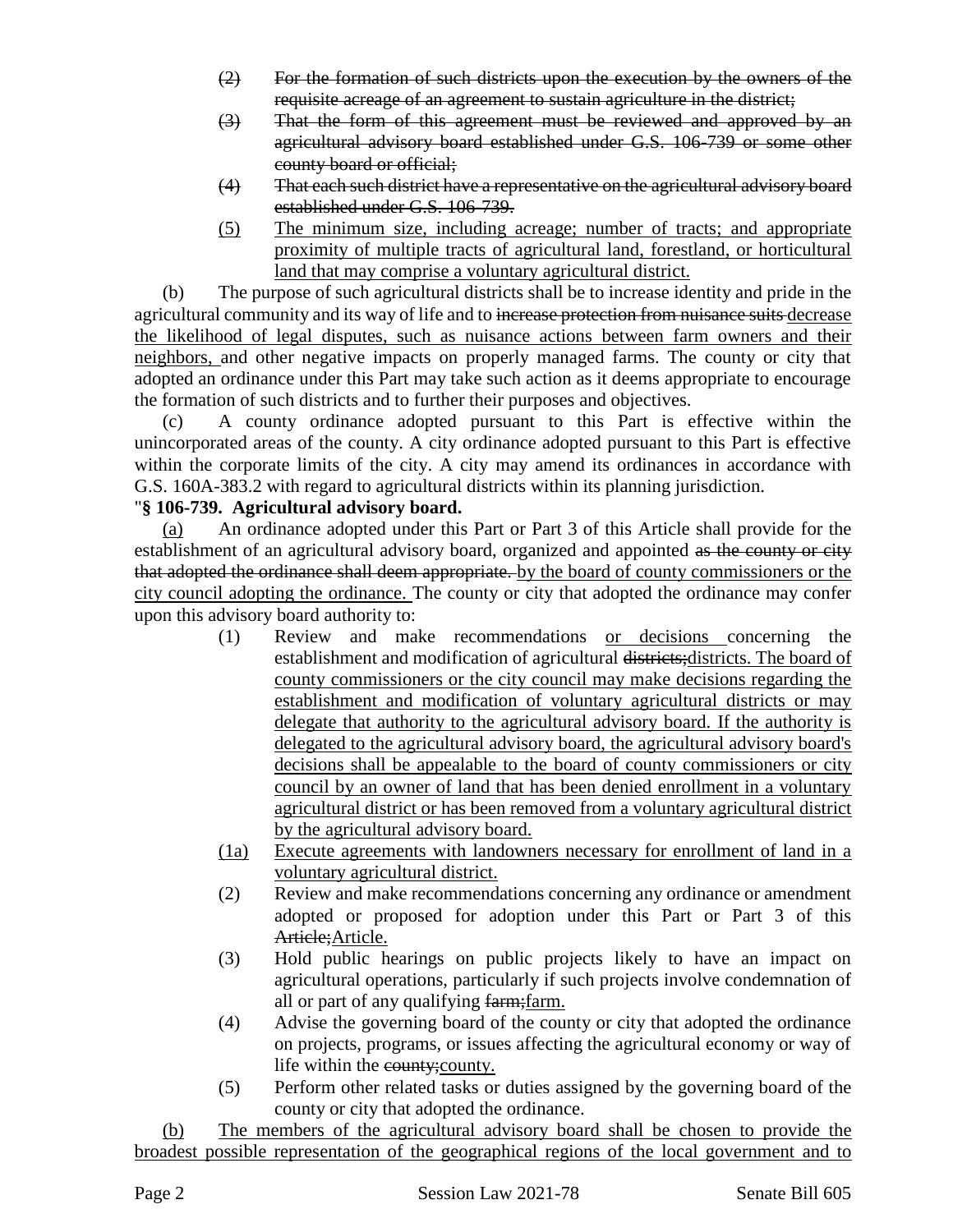represent, to the extent possible, all segments of agricultural production existing within the local government. A majority of the members of the agricultural advisory board shall be actively engaged in agriculture.

(c) The agricultural advisory board may, at the discretion of the board of county commissioners or the city council, utilize an existing local government agency for the purpose of administration, record keeping, and other related tasks or duties.

#### … "**§ 106-741. Record notice of proximity to farmlands.**

(a) All counties shall require that land records include some form of notice reasonably calculated to alert a person researching the title of a particular tract that such tract is located within one-half mile of a poultry, swine, or dairy qualifying farm or within 600 feet of any other qualifying farm or within one-half mile of a voluntary agricultural district.the property line of any tract of land enrolled in a voluntary agricultural district.

#### "**§ 106-743. Local ordinances.**

…

A county or a city adopting an ordinance under this Part or Part 3 of this Article may consult with the North Carolina Commissioner of Agriculture or his the Commissioner's staff before adoption, and shall record the ordinance with the Commissioner's office after adoption. Thereafter, the county or city shall submit to the Commissioner at least once a year, a written report including the status, progress-progress, number of enrolled farms and acres, and activities of its farmland preservation program under this Part or Part 3 of this Article.

"Part 3. Enhanced Voluntary Agricultural Districts.

#### "**§ 106-743.1. Enhanced voluntary agricultural districts.**

(a) A county or a municipality may adopt an ordinance establishing an enhanced voluntary agricultural district. An ordinance adopted pursuant to this Part shall provide:

- (1) For the establishment of an enhanced voluntary agricultural district that initially consists of at least the number of contiguous acres of agricultural land, and forestland and horticultural land that is part of a qualifying farm under G.S. 106-737 or the number of qualifying farms deemed appropriate by the governing board of the county or city adopting the ordinance.
- (2) For the formation of the enhanced voluntary agricultural district upon the execution of a conservation agreement, as defined in G.S. 121-35, that meets the condition set forth in G.S. 106-743.2 by the landowners of the requisite acreage to sustain agriculture in the enhanced voluntary agricultural district.
- (3) That the form of the agreement under subdivision (2) of this subsection be reviewed and approved by an agricultural advisory board established under G.S. 106-739, or other governing board of the county or city that adopted the ordinance.
- (4) That each enhanced voluntary agricultural district have a representative on the agricultural advisory board established under G.S. 106-739.

(b) The purpose of establishing an enhanced voluntary agricultural district is to allow a county or a city to provide additional benefits to farmland beyond that available in a voluntary agricultural district established under Part 2 of this Article, when the owner of the farmland agrees to the condition imposed under G.S. 106-743.2. The county or city that adopted the ordinance may take any action it deems appropriate to encourage the formation of these districts and to further their purposes and objectives.

(c) A county ordinance adopted pursuant to this Part is effective within the unincorporated areas of the county. A city ordinance adopted pursuant to this Part is effective within the corporate limits of the city. A city may amend its ordinances in accordance with G.S. 160A-383.2 with regard to agricultural districts within its planning jurisdiction.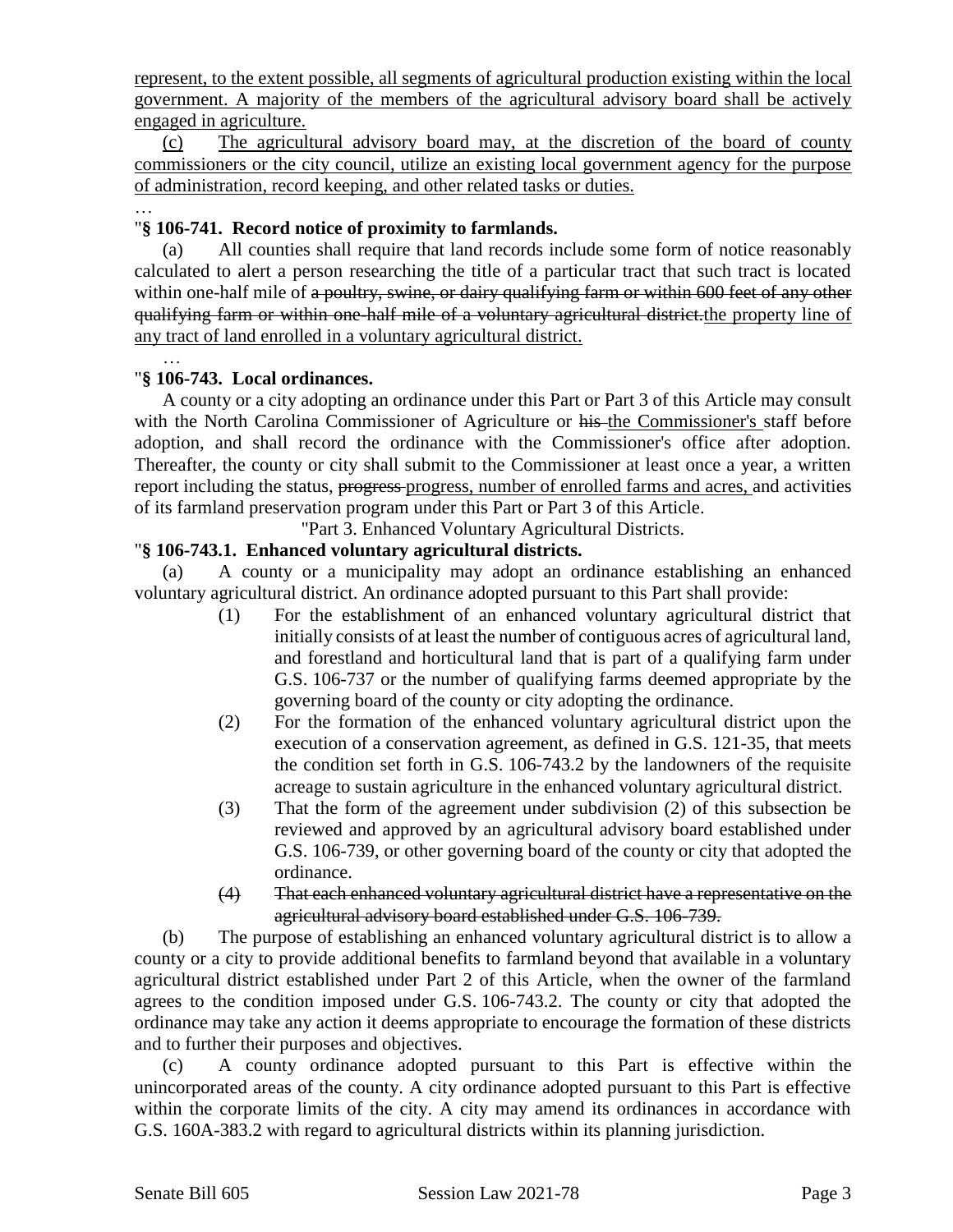(d) A county or city ordinance adopted pursuant to this Part may be adopted simultaneously with the creation of a voluntary agricultural district pursuant to G.S. 106-738. …."

## **ALLOW MAGISTRATES TO WAIVE TRIALS FOR STATE FOREST RULE OFFENSES**

**SECTION 2.(a)** G.S. 7A-273 reads as rewritten:

"**§ 7A-273. Powers of magistrates in infractions or criminal actions.**

In criminal actions or infractions, any magistrate has power:

… (2) In misdemeanor or infraction cases involving alcohol offenses under Chapter 18B of the General Statutes, traffic offenses, hunting, fishing, State park and recreation area rule offenses under Chapters 113 and 143B of the General Statutes, State forest rule offenses under Articles 74 and 75 of Chapter 106 of the General Statutes, boating offenses under Chapter 75A of the General Statutes, open burning offenses under Article 78 of Chapter 106 of the General Statutes, and littering offenses under G.S. 14-399(c) and G.S. 14-399(c1), to accept written appearances, waivers of trial or hearing and pleas of guilty or admissions of responsibility, in accordance with the schedule of offenses and fines or penalties promulgated by the Conference of Chief District Judges pursuant to G.S. 7A-148, and in such cases, to enter judgment and collect the fines or penalties and costs;

…."

**SECTION 2.(b)** This section becomes effective December 1, 2021, and applies to offenses committed on or after that date.

### **EXEMPT CERTAIN FIRES FROM OPEN BURNING LAWS**

**SECTION 3.(a)** G.S. 106-950 is amended by adding a new subsection to read:

"(a2) Except in cases where the Commissioner has prohibited all open burning during periods of hazardous forest fire conditions or during air pollution episodes declared pursuant to Article 21B of Chapter 143 of the General Statutes, this Article does not apply to any fires started, or caused to be started, for cooking, warming, or ceremonial events, if the fire is confined (i) within an enclosure from which burning material may not escape or (ii) within a protected area upon which a watch is being maintained and which is provided with adequate fire protection equipment."

**SECTION 3.(b)** This section becomes effective December 1, 2021, and applies to offenses committed on or after that date.

### **FOREST SERVICE OVERTIME MODIFICATION**

**SECTION 4.(a)** G.S. 106-903 reads as rewritten:

## "**§ 106-903. Overtime compensation for forest fire fighting.**

The Department shall, within funds appropriated to the Department, provide either monetary overtime compensation or compensatory leave at an hour-for-hour rate, at its discretion, to the professional employees of the North Carolina Forest Service who are exempt from the Fair Labor Standards Act and involved in fighting forest fires.fires for overtime earned while conducting fire suppression duties as defined in G.S. 106-955. If the Department provides compensatory leave for overtime earned, it shall be provided in a manner consistent with the State's general compensatory time policy for exempt employees established by the Office of State Human Resources."

**SECTION 4.(b)** This section is effective when it becomes law and applies to overtime earned on or after that date.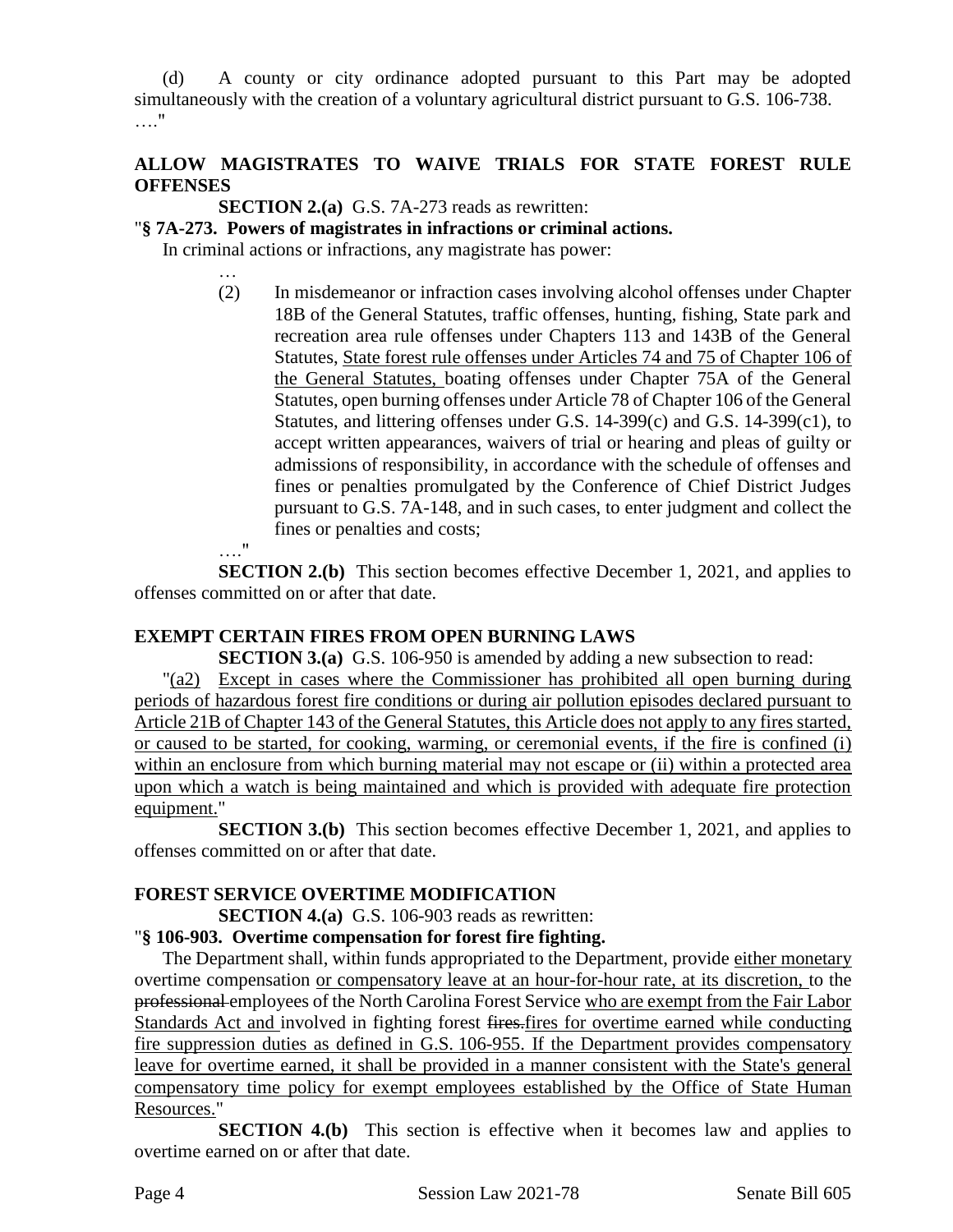# **INCREASE PUNISHMENT FOR TIMBER LARCENY AND INCREASE CIVIL PENALTIES FOR DAMAGING TIMBER OR AGRICULTURAL COMMODITIES**

**SECTION 5.(a)** G.S. 14-135 reads as rewritten:

#### "**§ 14-135. Cutting, injuring, or removing another's Larceny of timber.**

(a) Offense. – Except as otherwise provided in subsection (b) of this section, a person commits the offense of larceny of timber if the person does any of the following:

- (1) If any person not being the bona fide owner thereof, shall knowingly and willfully cut down, injure or remove any standing, growing or fallen tree or log off the property of another, the person shall be punished the same as in G.S. 14-72.Knowingly and willfully cuts down, injures, or removes any timber owned by another person, without the consent of the owner of the land or the owner of the timber, or without a lawful easement running with the land.
- (2) Buys timber directly from the owner of the timber and fails to make payment in full to the owner by (i) the date specified in the written timber sales agreement or (ii) if there is no such agreement, 60 days from the date that the buyer removes the timber from the property.

(b) Exceptions. – The following are exceptions to the offense set forth in subsection (a) of this section:

- (1) A person is not guilty of an offense under subdivision (1) of subsection (a) of this section if the person is an employee or agent of an electric power supplier, as defined in G.S. 62-133.8, and either of the following conditions is met:
	- a. The person believed in good faith that consent of the owner had been obtained prior to cutting down, injuring, or removing the timber.
	- b. The person believed in good faith that the cutting down, injuring, or removing of the timber was permitted by a utility easement or was necessary to remove a tree hazard. For purposes of this sub-subdivision, the term "tree hazard" includes a dead or dying tree, dead parts of a living tree, or an unstable living tree that is within striking distance of an electric transmission line, electric distribution line, or electric equipment and constitutes a hazard to the line or equipment in the event of a tree failure.
- (2) A person is not guilty of an offense under subdivision (2) of subsection (a) of this section if either of the following conditions is met:
	- a. The person remitted payment in full within the time period set in subdivision (2) of subsection (a) of this section to a person he or she believed in good faith to be the rightful owner of the timber.
	- b. The person remitted payment in full to the owner of the timber within the 10-day period set forth in subsection (c) of this section.

(c) Prima Facie Evidence. – An owner of timber who does not receive payment in full within the time period set in subdivision (2) of subsection (a) of this section may notify the timber buyer in writing of the owner's demand for payment at the timber buyer's last known address by certified mail or by personal delivery. The timber buyer's failure to make payment in full within 10 days after the mailing or personal delivery authorized under this subsection shall constitute prima facie evidence of the timber buyer's intent to commit an offense under subdivision (2) of subsection (a) of this section.

(d) Penalty; Restitution. – A person who commits an offense under subsection (a) of this section is guilty of a Class G felony. Additionally, a defendant convicted of an offense under subsection (a) of this section shall be ordered to make restitution to the timber owner in an amount equal to either of the following: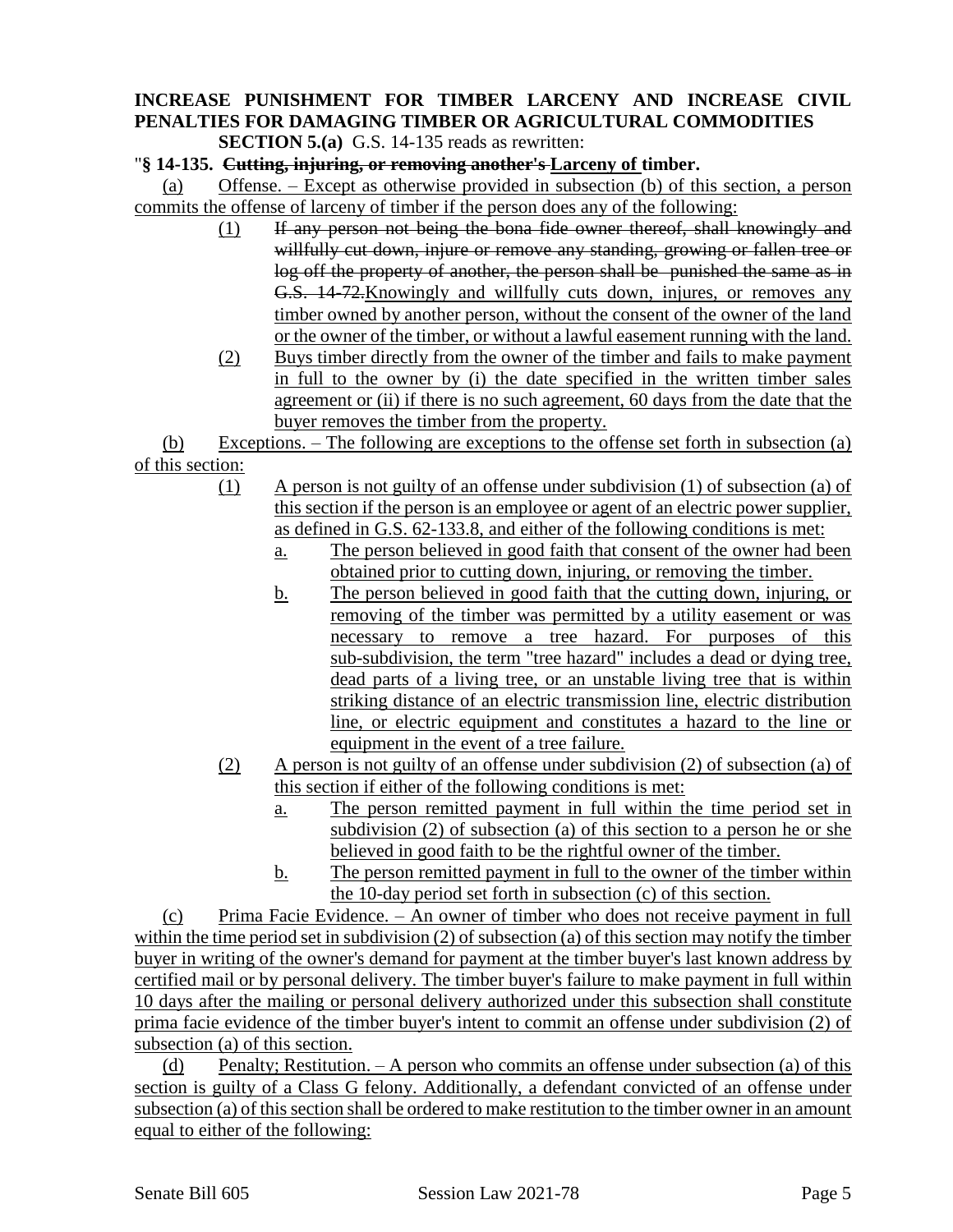- (1) Three times the value of the timber cut down, injured, or removed in violation of subdivision (1) of subsection (a) of this section.
- (2) Three times the value of the timber bought but not paid for in violation of subdivision (2) of subsection (a) of this section.

Restitution shall also include the cost incurred by the owner to determine the value of the timber. For purposes of subdivisions (1) and (2) of this subsection, "value of the timber" shall be based on the stumpage rate of the timber.

(e) Civil Remedies. – Nothing in this section shall affect any civil remedies available for a violation of subsection (a) of this section."

**SECTION 5.(b)** G.S. 1-539.1 reads as rewritten:

### "**§ 1-539.1. Damages for unlawful cutting, removal or burning of timber; misrepresentation of property lines.**

(a) Any person, firm or corporation not being the bona fide owner thereof or agent of the owner who shall without the consent and permission of the bona fide owner enter upon the land of another and injure, cut or remove any valuable wood, timber, shrub or tree therefrom, shall be liable to the owner of said land for double triple the value of such wood, timber, shrubs or trees so injured, cut or removed.

(b) If any person, firm or corporation shall willfully and intentionally set on fire, or cause to be set on fire, in any manner whatever, any valuable wood, timber or trees on the lands of another, such person, firm or corporation shall be liable to the owner of said lands for double triple the value of such wood, timber or trees damaged or destroyed thereby.

…."

**SECTION 5.(c)** G.S. 1-539.2B reads as rewritten:

## "**§ 1-539.2B. Double Triple damages for injury to agricultural commodities or production systems; define value of agricultural commodities grown for educational, testing, or research purposes.**

(a) Any person who unlawfully and willfully injures or destroys any other person's agricultural commodities or production system is liable to the owner for double triple the value of the commodities or production system injured or destroyed.

…."

**SECTION 5.(d)** Subsection (a) of this section becomes effective December 1, 2021, and applies to offenses committed on or after that date. Subsections (b) and (c) of this section become effective December 1, 2021, and apply to civil actions filed on or after that date.

## **REQUIRE TIMBER BUYERS AND TIMBER OPERATORS TO PROVIDE A WOOD LOAD TICKET TO SELLERS OF CERTAIN WOOD PRODUCTS**

**SECTION 6.(a)** Article 22 of Chapter 14 of the General Statutes is amended by adding a new section to read:

### "**§ 14-135.1. Wood load tickets required for certain wood product sales; exceptions; penalties.**

(a) Definition. – For purposes of this section, the term "wood product" means trees, timber, wood, or any combination thereof.

(b) Requirement. – Except as provided in this section, whenever a timber buyer or timber operator purchases wood product by the load directly from a timber grower or seller and the load is sold by weight, cord, or measure of board feet, the timber buyer or operator shall furnish the timber grower or seller, within 30 days of the completion of the wood product harvest, a separate, true, and accurate wood load ticket for each load of wood product removed from the timber grower's or seller's property. At a minimum, each wood load ticket shall include all of the following information provided by the timber grower or seller who sold the wood product:

- (1) The name of the timber grower or seller.
- (2) The county from which the wood product was severed.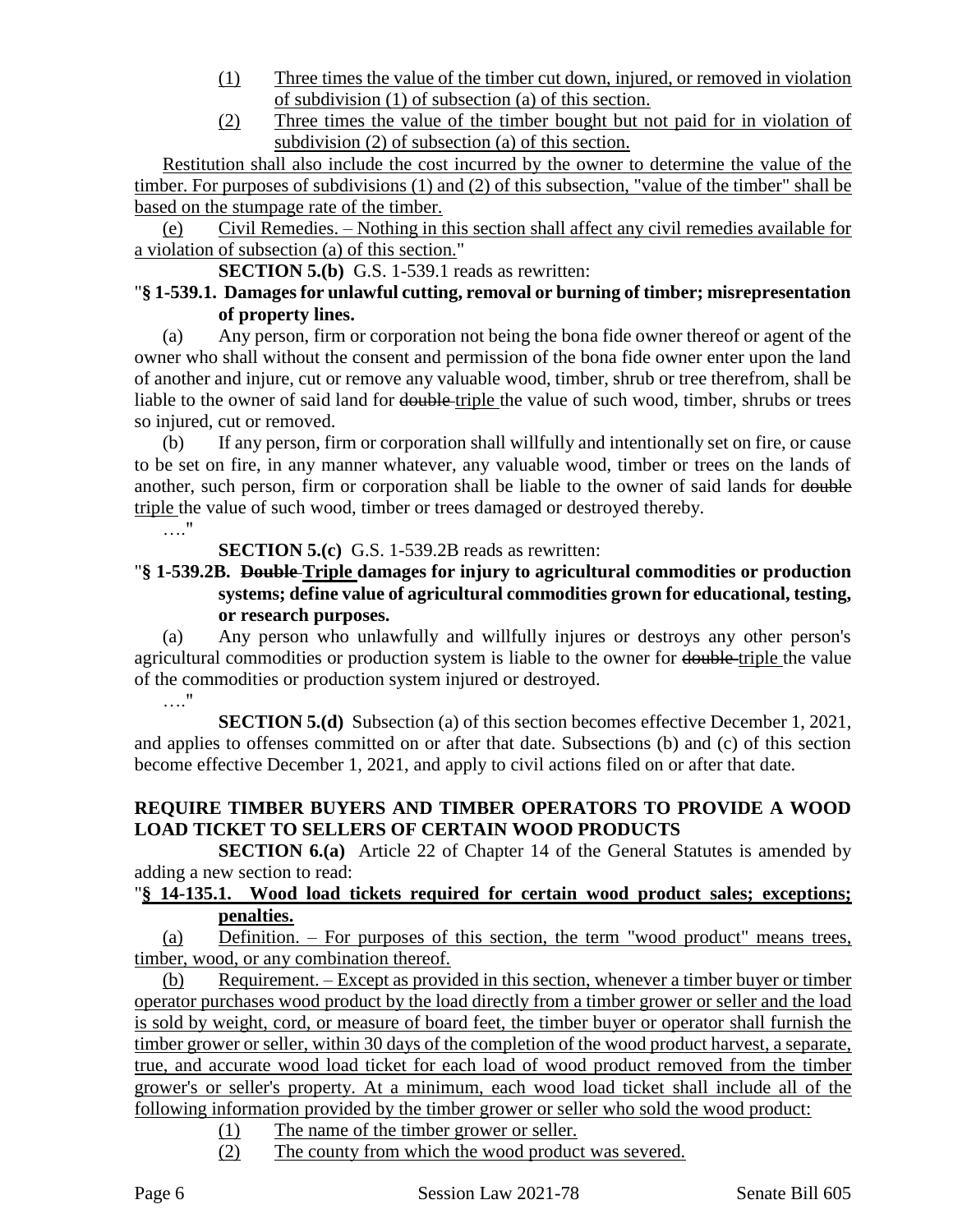- (3) The amount of wood product severed.
- (4) The date the wood product was delivered to the timber buyer or timber operator.
- (c) Applicability. The provisions of this section do not apply to the following:
	- (1) The sale of wood for firewood only.
	- (2) A landowner harvesting and processing their own timber.
	- (3) Bulk or lump sum sales for an agreed total price for all timber purchased and sold in one transaction.

(d) Punishment. – Any person who violates this section is guilty of a Class 2 misdemeanor."

**SECTION 6.(b)** This section becomes effective December 1, 2021, and applies to offenses committed on or after that date.

### **EXPAND THE LAWS ENFORCED BY DEPARTMENT OF AGRICULTURE AND CONSUMER SERVICES LAW ENFORCEMENT OFFICERS**

**SECTION 7.(a)** G.S. 106-897 reads as rewritten:

#### "**§ 106-897. Forest laws defined.**

The forest laws consist of the following:

- (1) G.S.  $14-136$  to G.S.  $14-140$ ; G.S.  $14-135$  to G.S.  $14-140.1$ .
- (2) Articles 74 through 84 of this Chapter;Chapter.
- (3) G.S. 77-13 and G.S. 77-14;G.S. 77-14.
- (4) Other statutes enacted for the protection of forests and woodlands from fire, insects, or disease and concerning obstruction of streams and ditches in forests and woodlands; andwoodlands.
- (5) Regulations and ordinances adopted under the authority of the above statutes."

**SECTION 7.(b)** This section becomes effective December 1, 2021, and applies to offenses committed on or after that date.

## **REQUIRE PRODUCTION OF ELECTRONIC RECORDS FOR DEPARTMENT OF AGRICULTURE AND CONSUMER SERVICES RECORD AUDITS**

**SECTION 8.(a)** G.S. 106-92.8 reads as rewritten:

#### "**§ 106-92.8. Tonnage fees: reporting system.**

For the purpose of defraying expenses connected with the registration, inspection and analysis of the materials coming under this Article, each manufacturer or registrant shall pay to the Department of Agriculture and Consumer Services tonnage fees in addition to registration fees as follows: for agricultural liming material, fifty cents  $(50¢)$  per ton; for landplaster, fifty cents  $(50¢)$  per ton; excepting that these fees shall not apply to materials which are sold to fertilizer manufacturers for the sole purpose for use in the manufacture of fertilizer or to materials when sold in packages of 10 pounds or less.

Any manufacturer, importer, jobber, firm, corporation or person who distributes materials coming under this Article in this State shall make application for a permit to report the materials sold and pay the tonnage fees as set forth in this section.

The Commissioner of Agriculture shall grant such permits on the following conditions: The applicant's agreement that he will to keep such records as may be necessary to indicate accurately the tonnage of liming materials, etc., sold in the State and his the applicant's agreement for the Commissioner or this the Commissioner's authorized representative to examine such records to verify the tonnage statement. If the records are available electronically, the electronic records shall be made available to the Commissioner or the Commissioner's authorized representative. The registrant shall report quarterly and pay the applicable tonnage fees quarterly, on or before the tenth day of October, January, April, and July of each year. The report and payment shall cover the tonnage of liming materials, etc., sold during the preceding quarter. The report shall be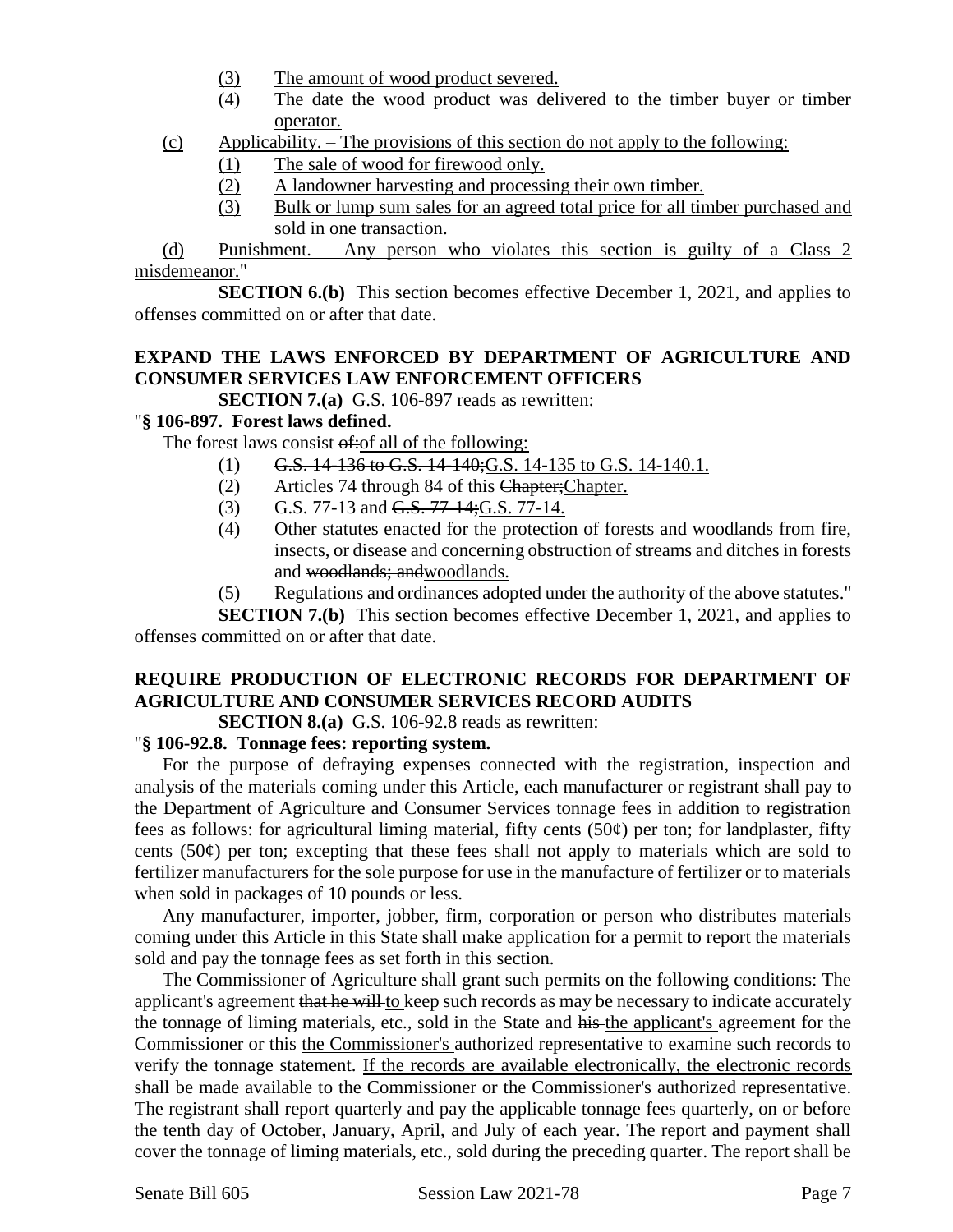on forms furnished by the Commissioner. If the report is not filed and the tonnage fees paid by the last day of the month in which it is due, or if the report be false, the amount due shall bear a penalty of ten percent (10%) which shall be added to the tonnage fees due. If the report is not filed and the tonnage fees paid within 60 days of the date due, or if the report or tonnage be false, the Commissioner may revoke the permit and cancel the registration."

**SECTION 8.(b)** G.S. 106-277.12 reads as rewritten:

### "**§ 106-277.12. Records.**

All persons transporting or delivering for transportation, selling, offering or exposing for sale agricultural or vegetable seeds if their name appears on the label shall keep for a period of two years a file sample and a complete record of such seed, including invoices showing lot number, kind and variety, origin, germination, purity, treatment, and the labeling of each lot. The Commissioner or his the Commissioner's duly authorized agents shall have the right to inspect such records in connection with the administration of this Article at any time during customary business hours. If the records are available electronically, the electronic records shall be made available to the Commissioner or the Commissioner's authorized representative."

**SECTION 8.(c)** G.S. 106-284.40(c)(2) reads as rewritten:

"(2) Keep such records as may be necessary or required by the Commissioner to indicate accurately the tonnage of commercial feed distributed in this State, and the Commissioner or his the Commissioner's duly designated agent shall have the right to examine such records during normal business hours, to verify statements of tonnage. If the records are available electronically, the electronic records shall be made available to the Commissioner or the Commissioner's authorized representative. Failure to make an accurate statement of tonnage or to pay the inspection fee or comply as provided herein shall constitute sufficient cause for the cancellation of all registrations on file for the distributor."

**SECTION 8.(d)** G.S. 106-671(b) reads as rewritten:

"(b) Reporting System. – Each manufacturer, importer, jobber, firm, corporation or person who distributes commercial fertilizers in this State shall make application to the Commissioner for a permit to report the tonnage of commercial fertilizer sold and shall pay to the North Carolina Department of Agriculture and Consumer Services an inspection fee of fifty cents (50¢) per ton. The Commissioner is authorized to require each such distributor to keep such records as may be necessary to indicate accurately the tonnage of commercial fertilizers sold in the State, and as are satisfactory to the Commissioner. Such records shall be available to the Commissioner, or his the Commissioner's duly authorized representative, at any and all reasonable hours for the purpose of making such examination as is necessary to verify the tonnage statement and the inspection fees paid. If the records are available electronically, the electronic records shall be made available to the Commissioner or the Commissioner's authorized representative. Each registrant shall report monthly the tonnage sold to non-registrants on forms furnished by the Commissioner. Such reports shall be made and inspection fees shall be due and payable monthly on the fifteenth of each month covering the tonnage and kind of commercial fertilizers sold during the past month. If the report is not filed and the inspection fee paid by the last day of the month it is due, the amount due shall bear a penalty of ten percent (10%), which shall be added to the inspection fee due. If the report is not filed and the inspection fee paid within 60 days of the date due, or if the report or tonnage be false, the Commissioner may revoke the permit."

## **TOBACCO TRUST FUND COMMISSION ADMIN EXPENSES**

**SECTION 9.** G.S. 143-717(i) reads as rewritten:

"(i) Limit on Operating and Administrative Expenses. – All administrative expenses of the Commission shall be paid from the Fund. No more than three hundred fifty thousand dollars (\$350,000) three hundred seventy-five thousand dollars (\$375,000) may be used each fiscal year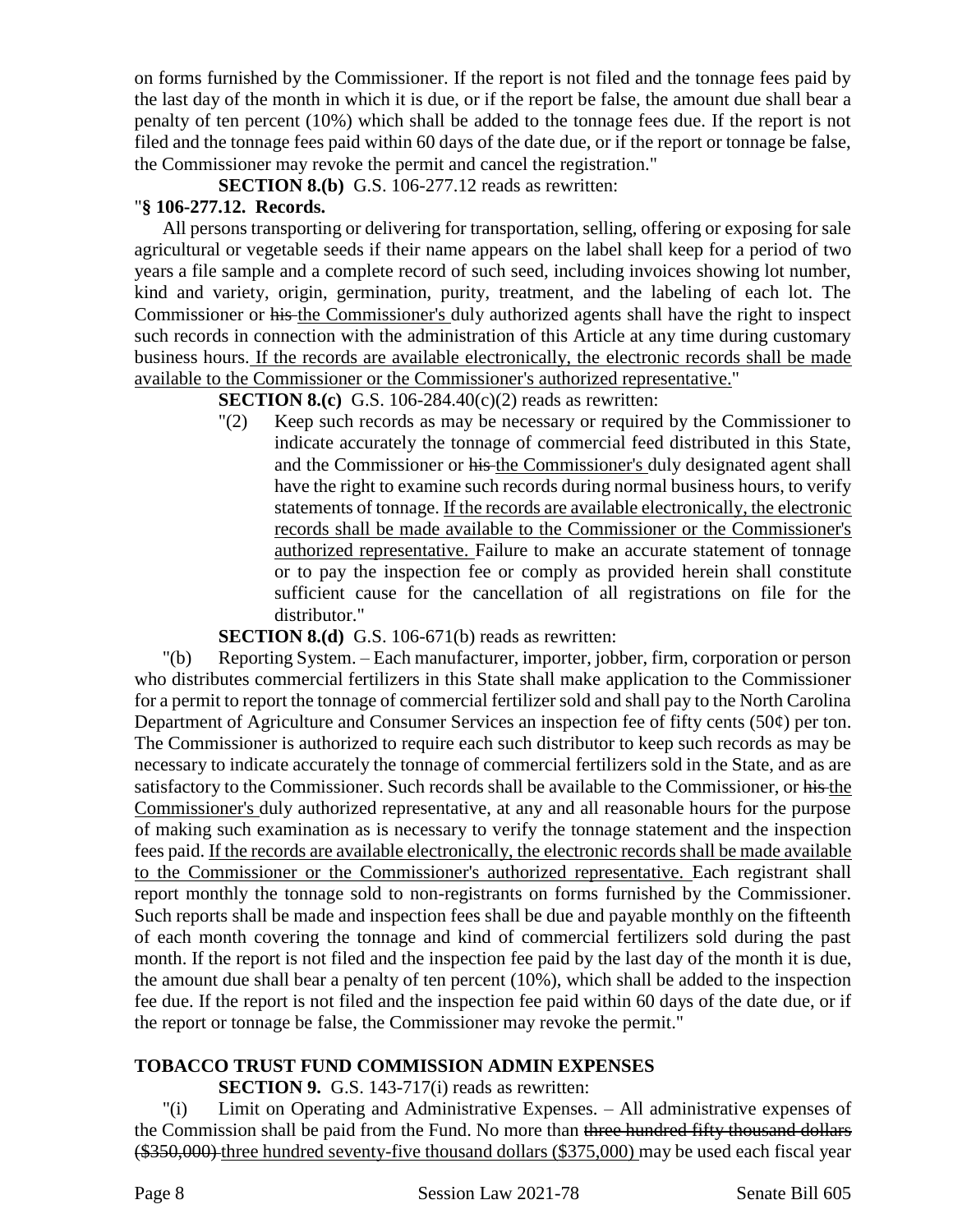for administrative and operating expenses of the Commission and its staff, provided that the Commission may annually adjust the administrative expense cap imposed by this subsection, so long as that any cap increase does not exceed the amount necessary to provide for statewide salary and benefit adjustments enacted by the General Assembly."

#### **WORKERS' COMPENSATION DEFINITION CLARIFICATION**

**SECTION 10.** G.S. 97-2 reads as rewritten:

### "**§ 97-2. Definitions.**

When used in this Article, unless the context otherwise requires:

(1) Employment. – The term "employment" includes employment by the State and all political subdivisions thereof, and all public and quasi-public corporations therein and all private employments in which three or more employees are regularly employed in the same business or establishment or in which one or more employees are employed in activities which involve the use or presence of radiation, except agriculture and domestic services, unless 10 or more full-time nonseasonal agricultural workers are regularly employed by the employer and an individual sawmill and logging operator with less than 10 employees, who saws and logs less than 60 days in any six consecutive months and whose principal business is unrelated to sawmilling or logging. For purposes of this section, "agriculture" has the same meaning as in G.S. 106-581.1.

…."

### **CREATE A NEW GENERAL PERMIT FOR FARMS WITH FARM DIGESTER SYSTEMS**

**SECTION 11.(a)** G.S. 143-213 reads as rewritten:

### "**§ 143-213. Definitions.**

Unless the context otherwise requires, the following terms as used in this Article and Articles 21A of this Chapter are defined as follows:

- … (5a) The terms "animal waste" and "animal waste management system" have the same meaning as in G.S. 143-215.10B.
- … (12a) The term "farm digester system" means a system, including all associated equipment and lagoon covers, by which gases are collected and processed from an animal waste management system for the digestion of animal biomass for use as a renewable energy resource. A farm digester system shall be considered an agricultural feedlot activity within the meaning of "animal operation" and shall also be considered a part of an "animal waste management system" as those terms are defined in G.S. 143-215.10B.
- (12b) The term "lagoon cover" means a structure or material that covers a lagoon receiving animal waste as part of an animal waste management system. For purposes of this subdivision, the term "lagoon" includes a lagoon as defined in G.S. 106-802(1) or a storage pond.
- (14a) The term "renewable animal biomass energy resource" means any renewable energy resource, as defined in G.S. 62-133.8(a)(8), that utilizes animal waste as a biomass resource, including a farm digester system.

…." **SECTION 11.(b)** G.S. 143-215.10C reads as rewritten: "**§ 143-215.10C. Applications and permits.**

…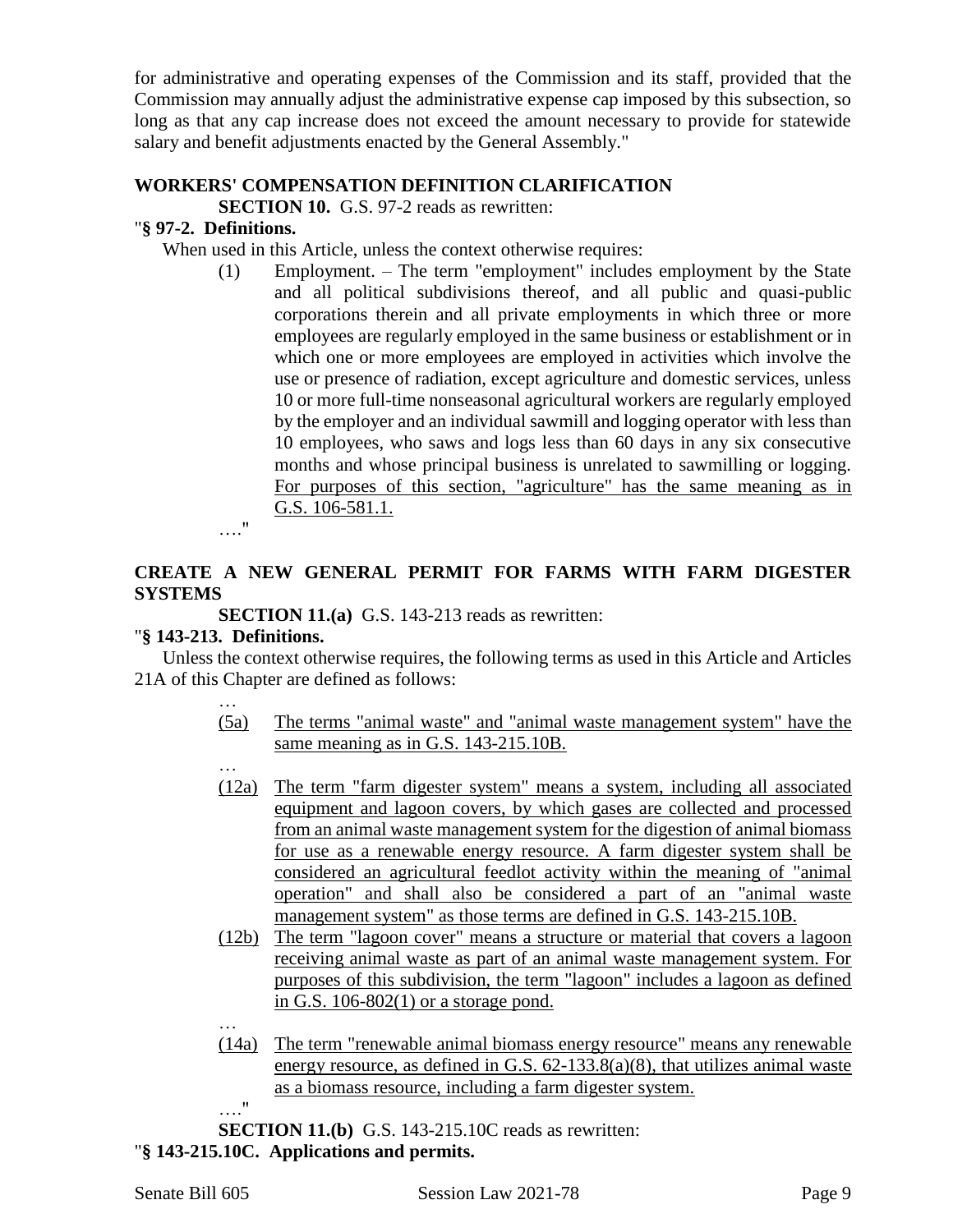(a) No person shall construct or operate an animal waste management system for an animal operation or operate an animal waste management system for a dry litter poultry facility that is required to be permitted under 40 Code of Federal Regulations § 122, as amended at 73 Federal Register 70418 (November 20, 2008), without first obtaining an individual permit or a general permit under this Article. The Commission shall develop a system of individual and general permits for animal operations and dry litter poultry facilities based on species, number of animals, and other relevant factors. The Commission shall develop a general permit for animal operations that includes authorization for the permittee to construct and operate a farm digester system. It is the intent of the General Assembly that most animal waste management systems be permitted under a general permit. The Commission, in its discretion, may require that an animal waste management system system, including an animal waste management system that utilizes a farm digester system, be permitted under an individual permit if the Commission determines that an individual permit is necessary to protect water quality, public health, or the environment. After the general permit for animal operations that includes authorization for the permittee to construct and operate a farm digester system has been issued, the decision to require an individual permit shall not be based solely on the fact that the animal waste management system utilizes a farm digester system. The owner or operator of an animal operation shall submit an application for a permit at least 180 days prior to construction of a new animal waste management system or expansion of an existing animal waste management system and shall obtain the permit prior to commencement of the construction or expansion. The owner or operator of a dry litter poultry facility that is required to be permitted under 40 Code of Federal Regulations § 122, as amended at 73 Federal Register 70418 (November 20, 2008), shall submit an application for a permit at least 180 days prior to operation of a new animal waste management system.

(c) The Commission shall act on a permit application as quickly as possible and may conduct any inquiry or investigation it considers necessary before acting on an application.

(c1) Failure of the Commission to make a final permitting decision involving a notice of intent for a certificate of coverage under a general permit for animal operations that includes authorization for the permittee to construct and operate a farm digester system within 90 days of the Commission's receipt of a completed notice of intent shall result in the deemed approval of coverage under the permit. If the Commission fails to act within 90 days of the Commission's receipt of a completed notice of intent, the permittee may request that the Commission provide written confirmation that the notice of intent is deemed approved. Failure to provide this written confirmation within 10 days of the request shall serve as a basis to seek a contested case hearing pursuant to Article 3 of Chapter 150B of the General Statutes. Unless all parties to the case agree otherwise in writing, the administrative law judge shall issue a final decision or order in the contested case no later than 120 days after its commencement pursuant to G.S. 150B-23; provided that, upon written request of the administrative law judge or any party to the hearing, the Chief Administrative Law Judge may extend this deadline for good cause shown, no more than two times, for not more than 30 days per extension. Upon review of a failure to act on a notice of intent, the administrative law judge may either (i) direct the Commission to issue a written certificate of coverage under the general permit or (ii) deny the petition.

…."

…

**SECTION 11.(c)** For purposes of this section, the following definitions apply:

- (1) "Certificate of coverage" means an approval granted to a person who meets the requirements of coverage under a general permit as provided in 15A NCAC 02T .0111 (Conditions for Issuing General Permits).
- (2) "Commission" means the Environmental Management Commission.
- (3) "Notice of intent" means a request for coverage under a general permit using forms approved by the Division of Water Resources of the Department of Environmental Quality.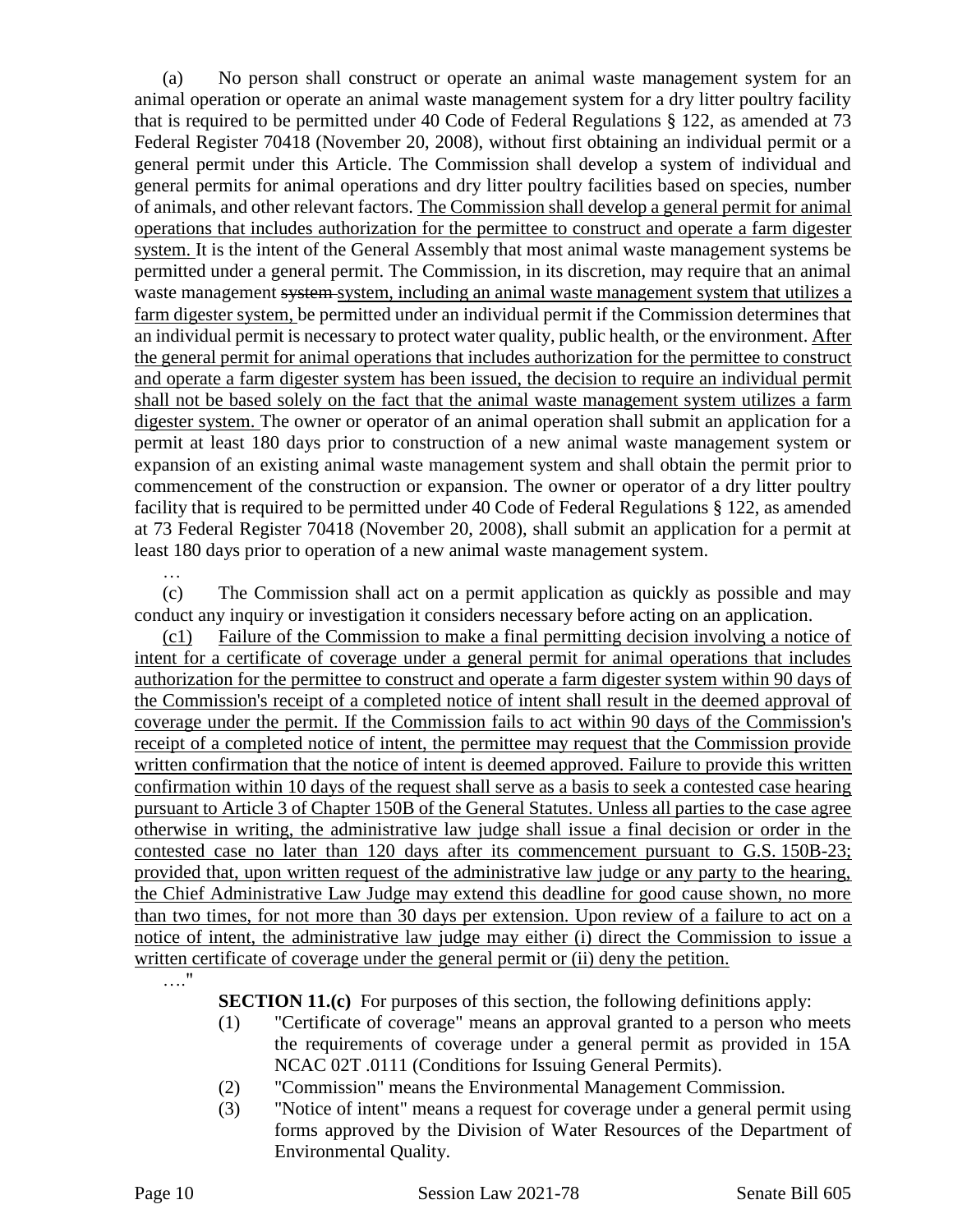**SECTION 11.(d)** The Commission shall immediately initiate the process of developing and issuing a general permit for animal operations that includes authorization for the permittee to construct and operate a farm digester system. In addition to conditions required to describe and authorize the construction, monitoring, and proper operation of farm digester systems, the general permit shall contain the same conditions that are included in the currently existing general permits for animal operations. The general permit shall become effective no later than 12 months after the effective date of this section and shall expire on the later of September 30, 2024, or the effective date of the next version of the currently existing general permit for animal operations.

**SECTION 11.(e)** Until the general permit issued under subsection (d) of this section becomes effective, any animal operation that holds a general or individual permit that (i) is in effect on the effective date of this section and (ii) authorizes the construction and operation of a farm digester system may construct and continue to operate the farm digester system as authorized by that permit. For any animal operation that holds a general or individual permit that is in effect on the effective date of this section, but that does not authorize the construction and operation of a farm digester system, an operator may submit a notice of intent to be covered under the general permit to be developed under subsection (d) of this section. If the submitted notice of intent is incomplete, the Commission shall notify the applicant of the deficiency in the notice of intent. When an operator submits a completed notice of intent, the Commission shall, within 90 days of receipt of the completed notice of intent, either issue a certificate of coverage allowing the operator to construct and operate the farm digester system or notify the operator of the basis for the denial of the certificate of coverage. If the Commission fails to take action on the notice of intent within 90 days, authorization to construct and operate a farm digester system under the existing general permit shall be deemed approved.

**SECTION 11.(f)** Nothing in this section shall apply to permits for facilities that are required to be permitted under 40 C.F.R. § 122, as amended at 73 Federal Register 70418 (November 20, 2008).

**SECTION 11.(g)** G.S. 106-806 reads as rewritten:

#### "**§ 106-806. Construction or renovation of swine houses at preexisting swine farms.**

- (a) As used in this section, the following definitions apply:
	- (1) "Farm digester system" means a farm digester system as defined in G.S. 143-213(12a).
	- (2) "New swine farm" means any swine farm the operations of which were sited on or after October 1, 1995. "New swine farm" does not include any preexisting swine farm, even if a subsequent site evaluation is performed on or after October 1, 1995, at the preexisting swine farm.
	- $(2)(3)$  "Preexisting swine farm" means any swine farm either the operations of which were begun prior to October 1, 1995, or the site evaluation of which was approved prior to October 1, 1995, by the Department of Environmental Quality under Part 1A of Article 21 of Chapter 143 of the General Statutes.
	- $(3)(4)$  "Renovation or construction," "renovated or constructed," and any similar phrase mean any activity to renovate, construct, reconstruct, rebuild, modify, alter, change, restructure, upgrade, improve, enlarge, reduce, move, or otherwise perform construction work on a swine house that is a component of a swine farm.

…

(e) Notwithstanding any other provision of this Article, a farm digester system that is a component of a preexisting swine farm may be constructed or renovated if the construction or renovation of the farm digester system satisfies all of the following requirements: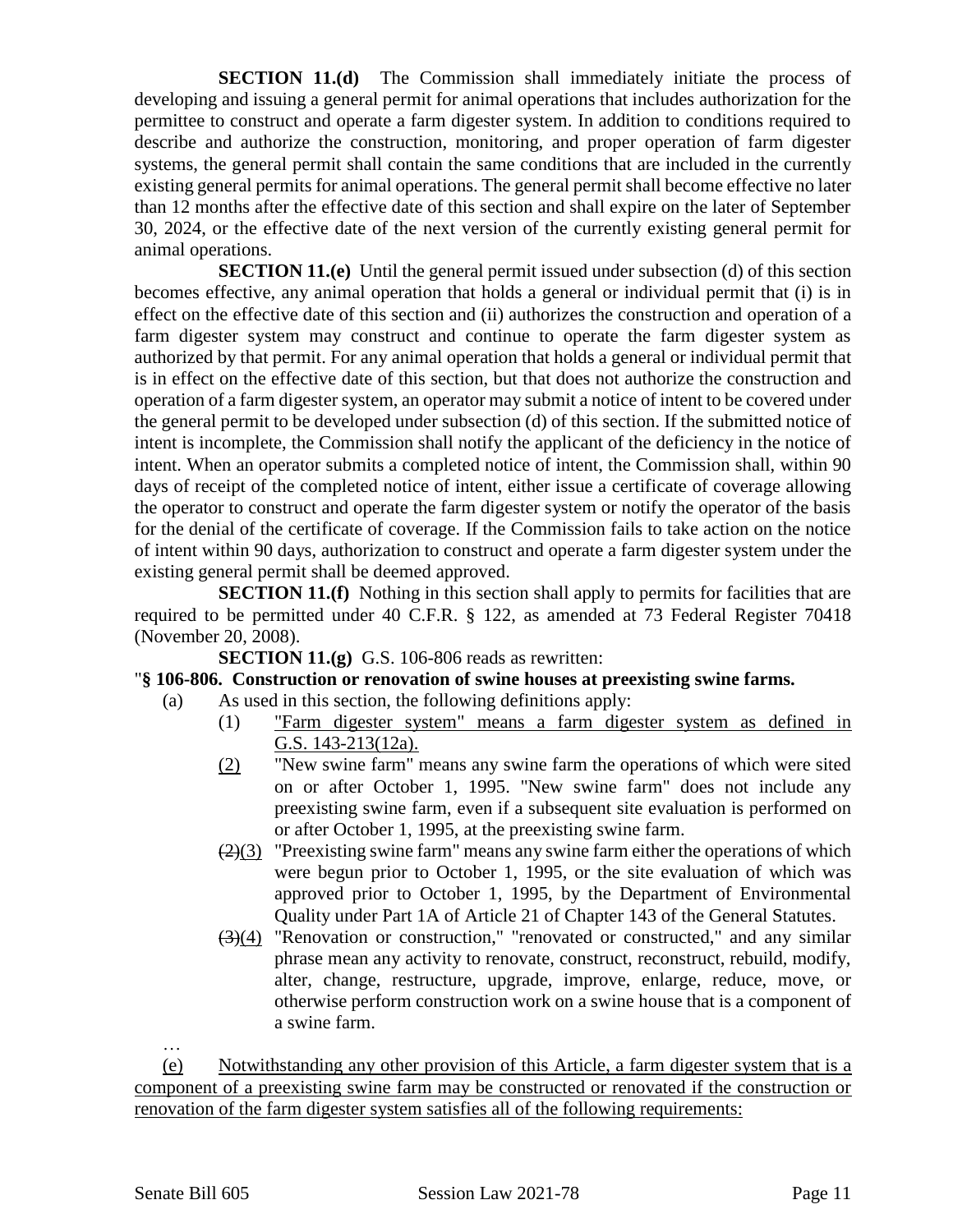- (1) The construction or renovation of the farm digester system does not result in an increase in the permitted capacity of the swine farm, as measured by the annual steady state live weight capacity of the swine farm.
- (2) The construction or renovation of the farm digester system does not result in requiring an increase in the total permitted capacity of the animal waste management system or systems located at the swine farm.
- (3) The construction or renovation of the farm digester system shall comply with the siting requirements set out in G.S. 106-803 to the maximum extent practicable. Except as provided in subsection (c) of this section, construction or renovation of the farm digester system shall not result in any portion of the constructed or renovated farm digester system being located closer to the building, property, or well that is the object of the siting requirement than any existing component of the animal waste management system that fails to meet the siting requirements of G.S. 106-803.
- (4) Renovation or construction of a farm digester system shall not be allowed in the 100-year floodplain."

**SECTION 11.(h)** G.S. 105-275(8) is amended by adding a new sub-subdivision to

- read:
- "a2. Notwithstanding sub-subdivision a1. of this subdivision, sub-subdivision a. of this subdivision applies to a farm digester system as defined in G.S. 143-213(12a)."

**SECTION 11.(i)** This section is effective when it becomes law.

## **CLARIFY THE DURATION OF DRIVERS LICENSES FOR H-2A WORKERS**

**SECTION 12.(a)** G.S. 20-7(f)(3) reads as rewritten:

"(3) Duration of license for certain other drivers. – The durations listed in subdivisions (1), (2) and (2a) of this subsection are valid unless the Division determines that a license of shorter duration should be issued when the applicant holds valid documentation issued by, or under the authority of, the United States government that demonstrates the applicant's legal presence of limited duration in the United States. In no event shall a license of limited duration expire later than the expiration of the authorization for the applicant's legal presence in the United States. A drivers license issued to an H-2A worker expires three years after the date of issuance of the H-2A worker's visa; provided, if at any time during that three-year period an H-2A worker's visa duration is not extended by United States Citizenship and Immigration Services, the license expires on the date the H-2A worker's visa expires. For purposes of this subdivision, the term "H-2A worker" means a foreign worker who holds a valid H-2A visa pursuant to the Immigration and Nationality Act  $(8 \text{ U.S.C. } \S 1101(a)(15)(\text{H})(\text{ii})(a))$  and who is legally residing in this State."

**SECTION 12.(b)** This section is effective when it becomes law and applies to applications for licenses submitted on or after that date.

## **AG COST SHARE TECHNICAL CORRECTION**

**SECTION 13A.** G.S. 106-850(b)(2) reads as rewritten:

"(2) The program shall initially include the present 16 nutrient sensitive watershed counties and 17 additional counties.include the entire State."

### **SEVERABILITY CLAUSE AND EFFECTIVE DATE**

**SECTION 14.(a)** If any provision of this act or the application thereof to any person or circumstances is held invalid, such invalidity shall not affect other provisions or applications